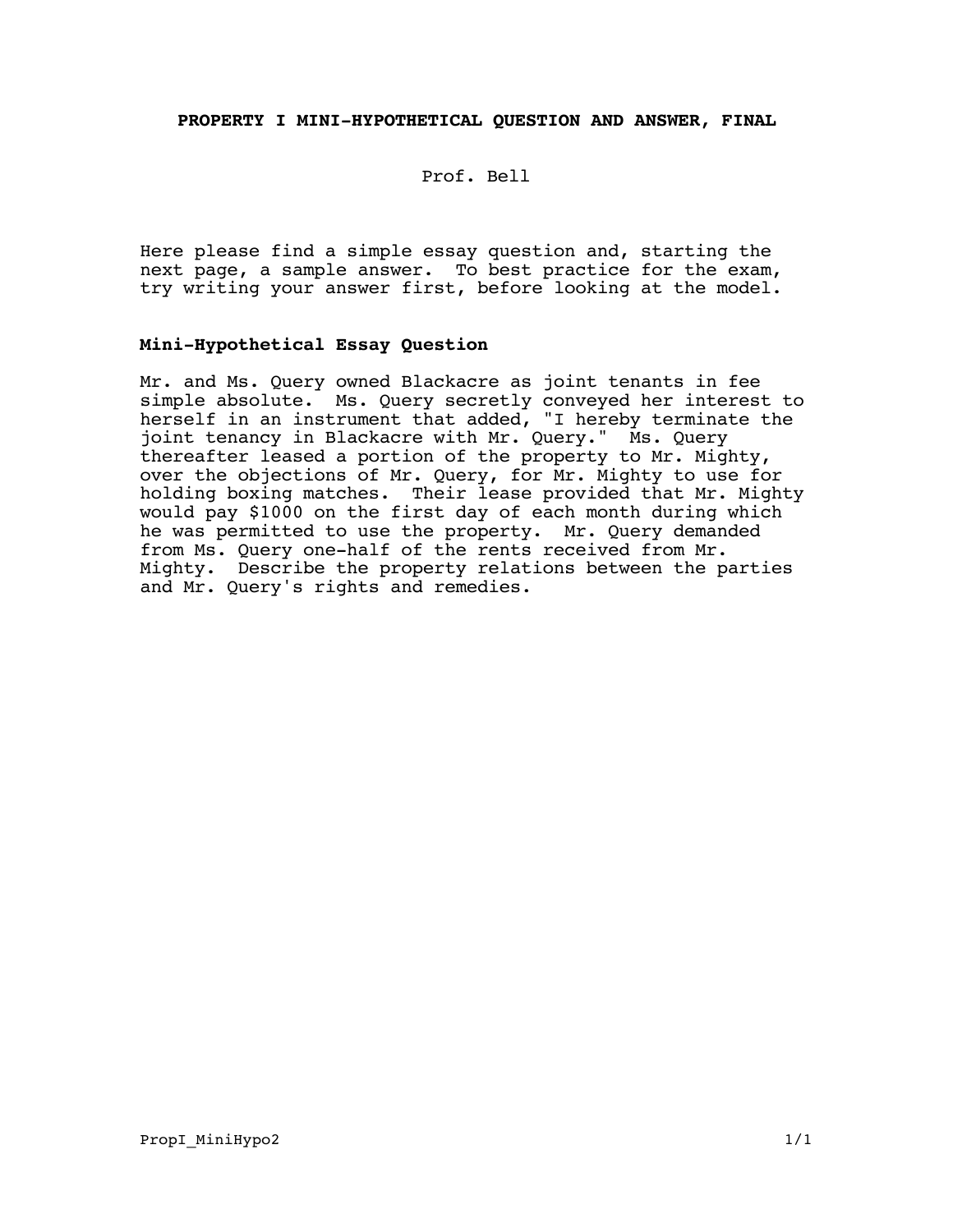## **Sample Essay Answer**

Did Ms. Query sever the joint tenancy? In Riddle v. Harmon, the California Supreme court allowed one joint tenant to sever the tenancy unilaterally and, indeed, secretly, eschewing the common law requirement of a straw and other "elaborate legal fictions." P. 328. Here, that same rule would render Ms. Query's instrument effective to sever the joint tenancy, making it (unbeknowst to Mr. Query) a tenancy in common.

Riddle is not evidently the majority rule, however; see n. 1 p. 329. In truth, our text never reveals the majority rule (though it surely says something that, as Riddle reveals, even to allow the creation of a joint tenancy without a straw was bucking the common law presumption). We should thus also analyze this problem under the alternative rule: A joint tenancy cannot be unilaterally and secretly severed. In such a jurisdiction, Mr. and Mrs. Query would remain joint tenants in fee simple absolute because Ms. Query failed to use a straw and/or record the transaction.

What is the status of the lease if the Querys had a joint tenancy? The Court in Swartzbaugh v. Sampson held that a joint tenant can covey by lease to a third party all the rights that that tenant has in the subject property. A joint tenant has the right to (nonexclusively) use any jointly owned property. Under that rule, if Mr. Mighty is a joint tenant, he is powerless to stop the boxing exhibition. Ms. Query could via lease give Mr. Mighty all the (nonexclusive) use rights that she herself enjoys in the joint tenancy.

What if Mr. Query is not a joint tenant but instead, and unwittingly, a tenant in common with Mr. Query, on grounds that she successfully severed the property? Evidently, the same rule as in Swartzbaugh applies. The Swartzbaugh court used a long quote from a case pertaining to the rights of tenants in common, Lee Chuck  $v$ . Quan Wo Chong  $\&$  Co., as justification for its holding. Ms. Query would thereby still have the same right to convey via lease to Mr. Mighty all of her rights to the property—which rights include the right to (non-exclusively) use the property for boxing exhibitions. (What marks joint tenancies as different from tenancies in common is not the right to enter into leases with third parties, but rather the right of survivorship and the four unities. See p. 320.)

It thus seems likely that Mighty has an enforceable leasehold agreement, albeit one that does not afford exclusive possession. What sort of leasehold agreement? The agreement allows Mr. Mighty to use the property for one month at a time upon payment of \$1000, "first day of each month during which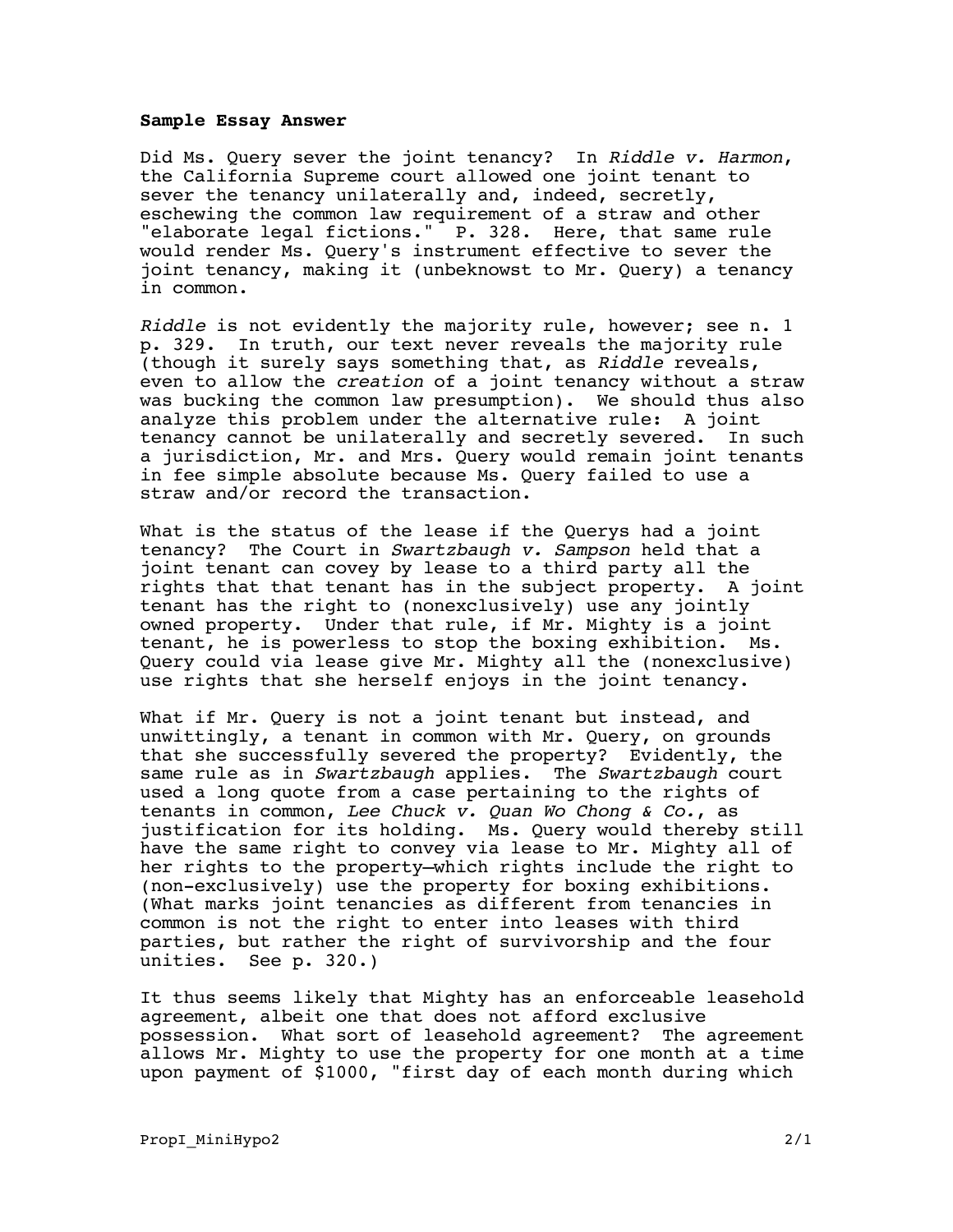he was permitted to use the property." That makes it sound like a periodic lease, which lasts for a fixed duration (here, one month) in succeeding periods until either party gives notice of termination, given that the boxing lease is premised on a month-to-month term renewable at the option of either party. See pp. 421-22. On that reading, the reference to "he was permitted" means simply he has not materially breached the lease agreement nor has a notice of termination taken effect.

Alternatively, you might read that same language to create a tenancy at will. Granted, the argument faces this hurdle: A tenancy at will is "is a tenancy of no fixed duration," whereas Mr. Mighty's tenancy lasts for a month at a time. P. 422. Perhaps you could counter that modern statutes typically require a time equivalent to the interval between rent payments for termination of a tenancy at will, p. 423, rendering this tenancy at will the functional equivalent of a monthly periodic tenancy. It's a stretch, but courts are a bit more relaxed about characterizing leases than they are about characterizing estates in real property.

What can Mr. Query do to terminate the lease? If it is a periodic tenancy, according to the usual rule, the lease can be terminated with as little as one month's notice (since that is the period of the term), though at all events the lease must run through the end of the last month. See p. 422. Mr. Query—or, at least, Ms. Query acting under compulsion of a court order won by Mr. Query—can terminate Mr. Mighty's lease effective at the end of the month after the month in which notice is given.

What if the lease is tenancy at will? As noted above, modern statutes typically provide for a minimum notice of termination in such cases of a time equal to the interval between rent payments—here, a month (or 30 days—which here amounts to much the same thing). So, again, Mr. or Ms. Query would have to give Mr. Mighty a month's warning before terminating the lease.

(Why do we care about the form of lease and notice? Because it could have some bearing on the remedies afforded to Mr. Query—or, more exactly, the damages Ms. Query might owe Mr. Mighty if, due to Mr. Query's pursuit of his remedies, she has to cancel the lease prematurely.)

What are Mr. Query's rights and remedies? As outlined on p. 356, he has three basic options: Partition, an accounting, or ouster.

First, Mr. Query could seek partition. This might be partition by sale or in kind. Modern courts generally favor